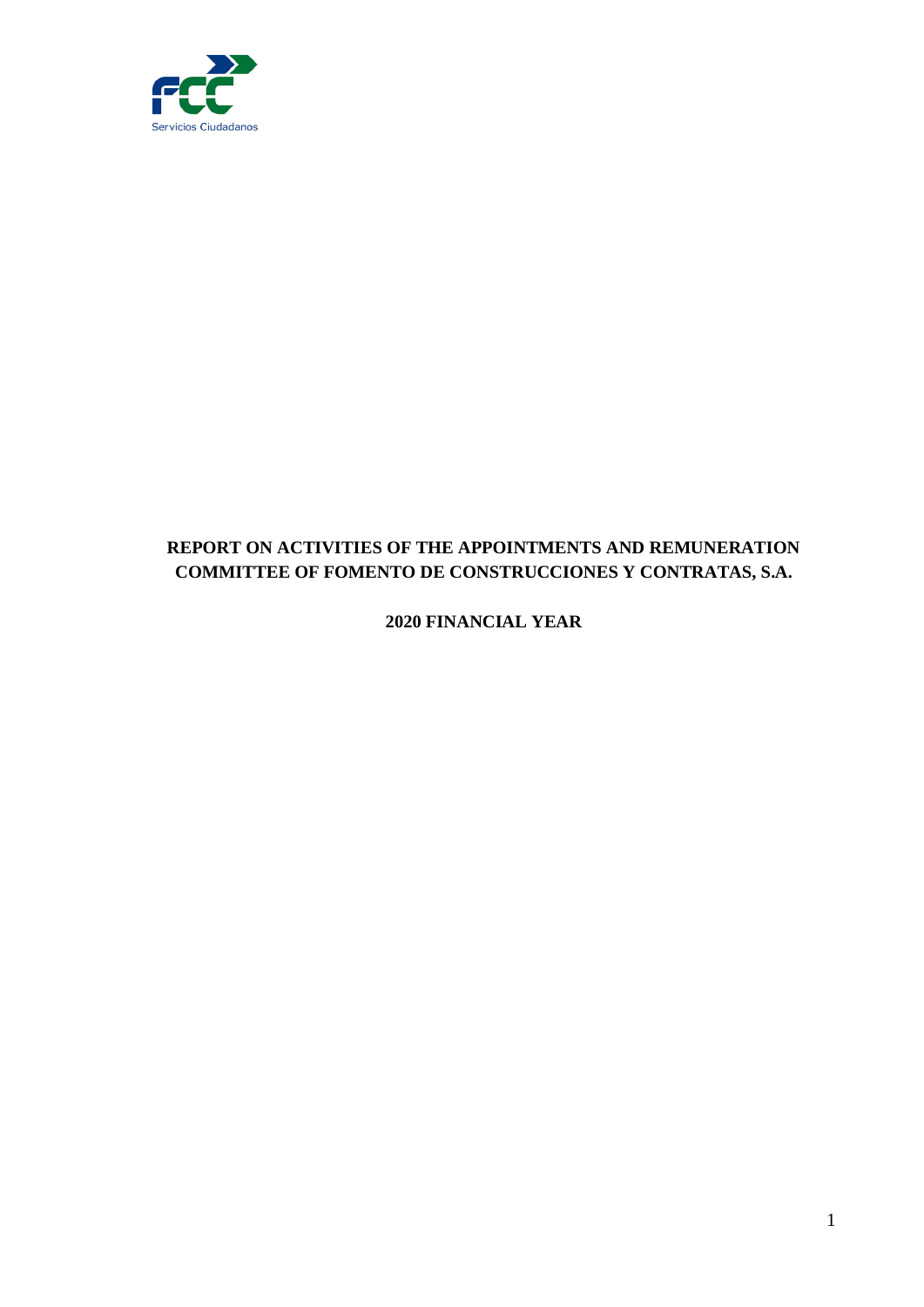

## **Content**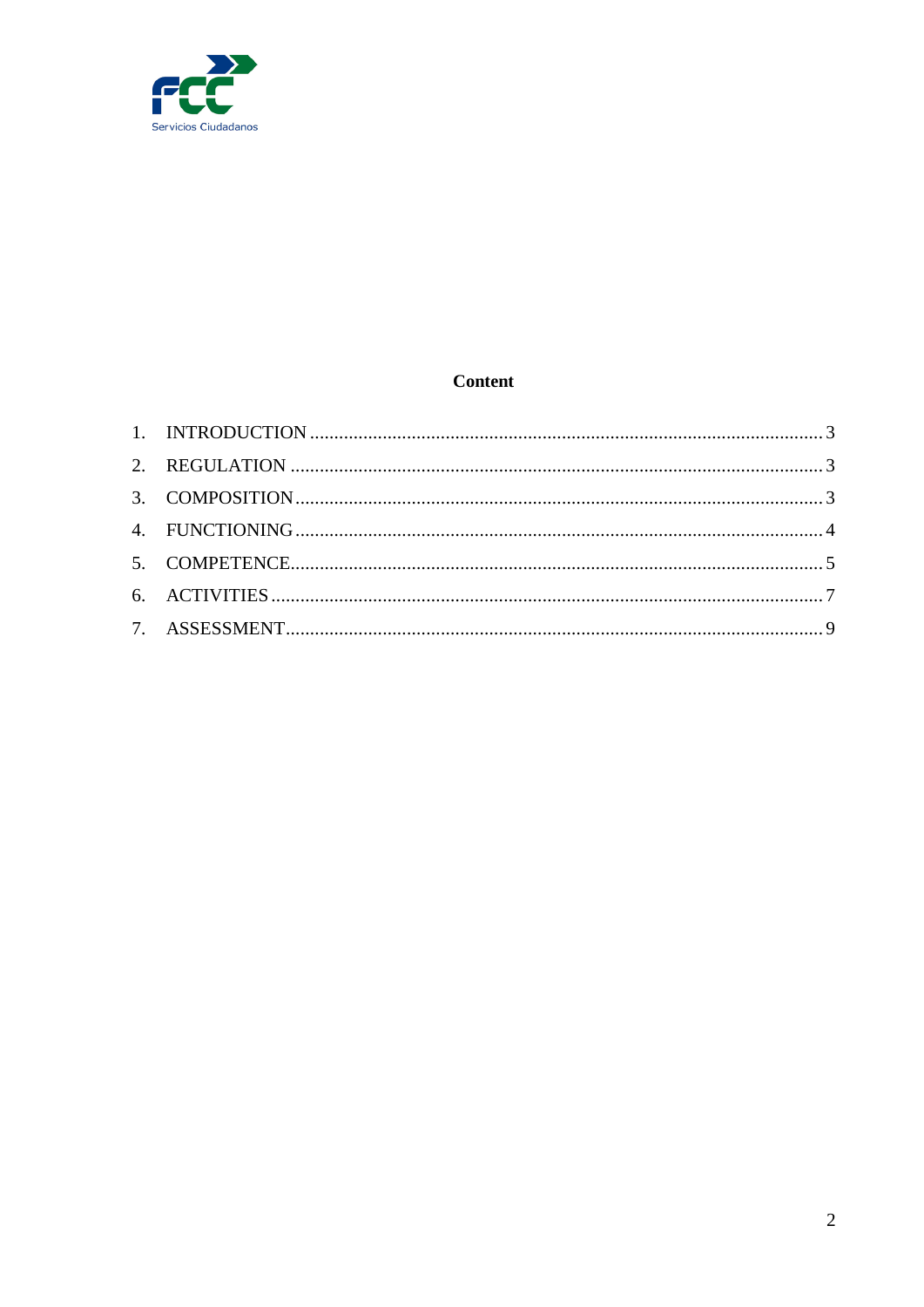

## <span id="page-2-0"></span>**1. INTRODUCTION**

The Appointments and Remuneration Committee (the '**Committee**' or **'CNR'**) of Fomento de Construcciones y Contratas, S.A. (**'FCC'** or the **'Company'**), in accordance with the provisions of articles 41.6 of the Company Bylaws and the article 38.7 of the Rules of the Board of Directors, draws up this report on its activities and operations during the 2020 financial year (the **'CNR Report'**), taking as reference to these effects the provisions of the Technical Guide of the CNMV 1/2019 on Appointments and Remuneration Committees (the **'Technical Guide'** ) as well as the generally accepted practices of good corporate governance.

## <span id="page-2-1"></span>**2. REGULATION**

The composition, powers and functioning of the CNR are regulated in the Company Bylaws (article 41) and in the Rules of the Board of Directors (article 38), based on the provisions of article 529 quindecies of the Corporate Enterprises Act (**'LSC'**) and in the recommendations of the Code of Good Governance for Listed Companies published by the CNMV on 26 June 2020.

## <span id="page-2-2"></span>**3. COMPOSITION**

In accordance with the provisions of articles 41.1 of the Company Bylaws and 38.1 of the Rules of the Board of Directors, the Board of Directors must have an Appointments and Remuneration Committee without executive functions and with powers of information, advice and proposal within its scope of action, which will be composed of a minimum of four (4) and a maximum of six (6) directors, appointed by the Board of Directors, for a period not exceeding their term as directors and without prejudice to being re-elected indefinitely, insofar as they were also directors.

All the members of the CNR must be non-executive directors, of which at least two (2) must be independent directors and another two (2) proprietary directors. The Committee shall appoint the Chairman from among its independent members. Likewise, the Committee will have a Secretary with a voice and without a vote, who shall not need to be a director.

As of 31 December 2020, the composition of the CNR was as follows:

|             |                 |                 | Date of most |
|-------------|-----------------|-----------------|--------------|
| <b>Name</b> | <b>Category</b> | <b>Function</b> | recent       |
|             |                 |                 | appointment  |
|             |                 |                 |              |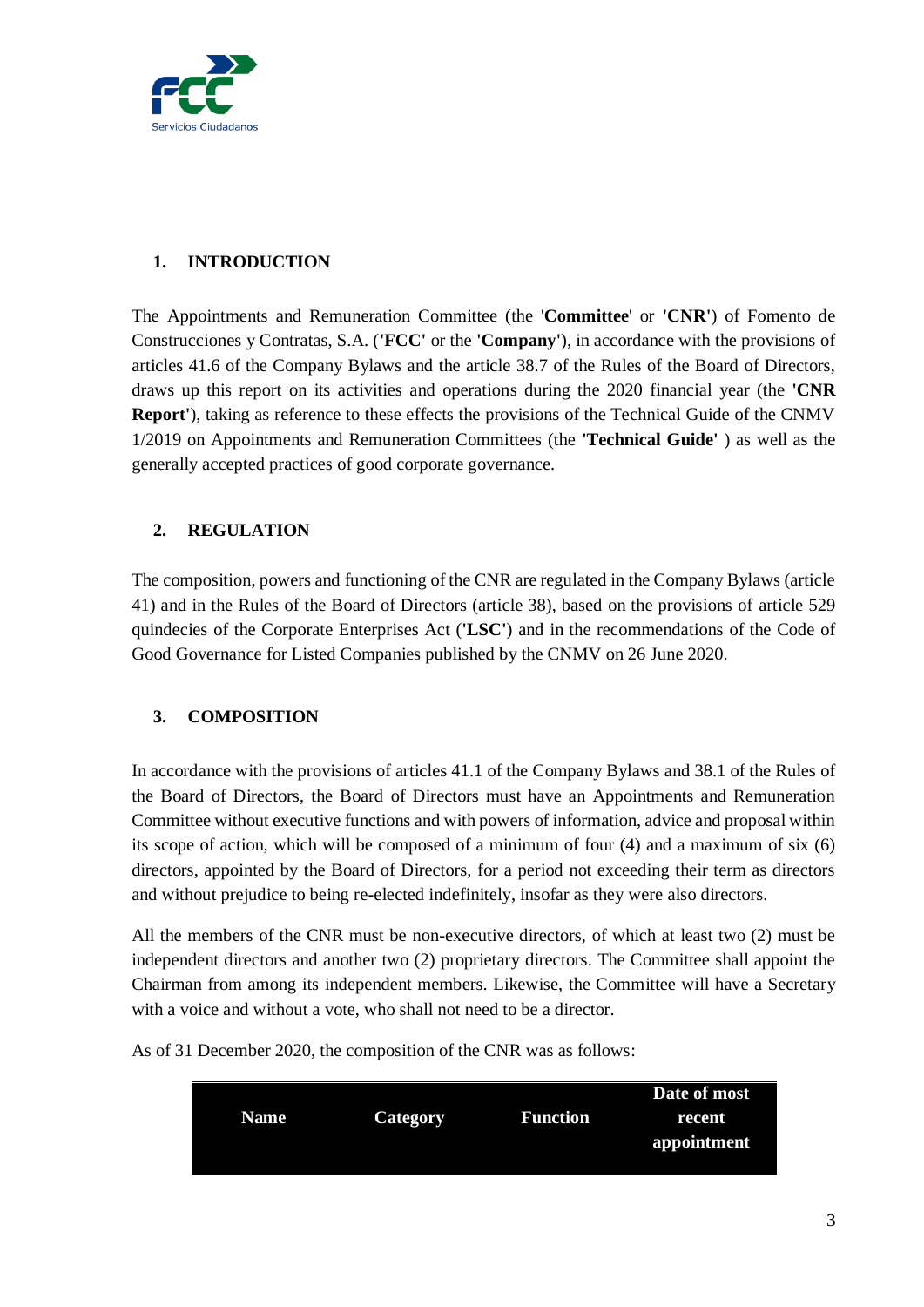

| Mr Álvaro<br>Vázquez de<br>Lapuerta                                                                 | Independent<br>Director | Chairman   | 08/05/2019 |
|-----------------------------------------------------------------------------------------------------|-------------------------|------------|------------|
| <b>Dominum</b><br>Desga, S.A.<br>represented by<br><b>Mrs Esther</b><br><b>Alcocer</b><br>Koplowitz | Proprietary<br>Director | Member     | 02/06/2020 |
| Mr Juan<br>Rodríguez<br><b>Torres</b>                                                               | Proprietary<br>Director | Member     | 02/06/2020 |
| Mr Manuel Gil<br><b>Madrigal</b>                                                                    | Independent<br>Director | Member     | 08/05/2019 |
| <b>Felipe Bernabé</b><br><b>García Pérez</b>                                                        | Secretary               | Non-member |            |

The professional profile and experience of the members of the CNR are available on the Company's corporate website (www.fcc.es)

## <span id="page-3-0"></span>**4. FUNCTIONING**

The functioning of the Committee is governed by the following basic principles: Independence and skepticism, constructive dialogue that promotes freedom of expression, internal dialogue and sufficient analytical capacity and use of advice from external experts when deemed appropriate.

Article 38.2 of the Rules of the Board of Directors provides that the CNR regulates its own functioning in accordance with the Company Bylaws and the Rules of the Board. The CNR Secretary assists the Chairman and ensures the proper functioning of the CNR, taking care to duly reflect in the minutes the course of the meetings, the content of the deliberations and the agreements adopted. From each meeting, the Secretary or whoever exercises their duties prepares the minutes, which are signed by the members of the CNR who have attended the meeting.

The CNR is validly constituted when the majority of its members attend, are present or represented, adopting its resolutions by an absolute majority of its members present or represented, with the Chairman having the deciding vote in the event of a tie, in accordance with the provisions of article 38.3 of the Rules of the Board of Directors and 41.5 of the Company Bylaws.

The Company Bylaws (article 41.4) and the Rules of the Board (article 38.7) provide that the CNR shall meet at the discretion of its Chairman, or at the request of two of its members, as many times as necessary for the performance of its duties and at least once a quarter.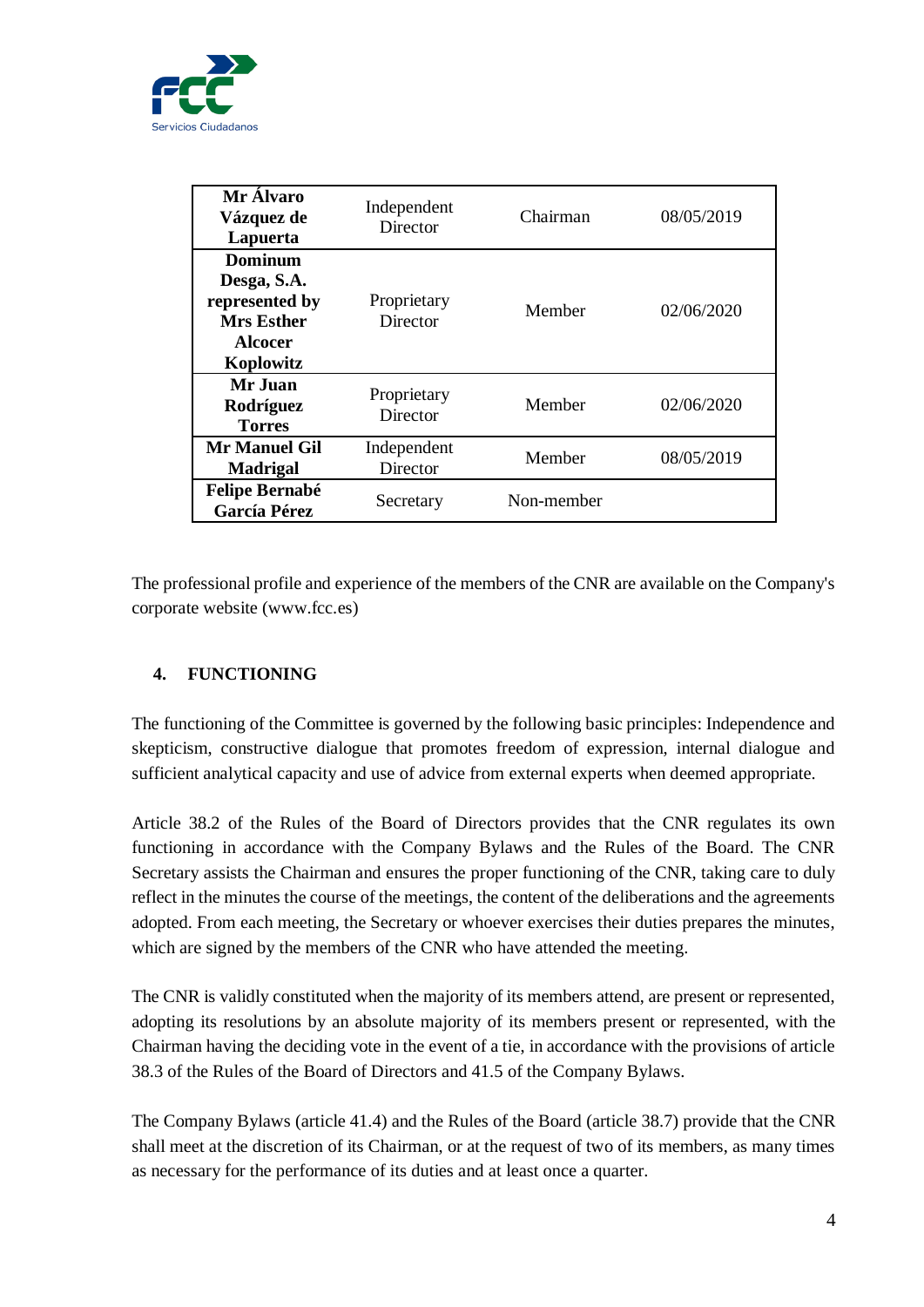

Pursuant to article 41.6 of the Company Bylaws, the Appointments and Remuneration Committee will draw up an action plan for the year to be reported to the Board of Directors, as well as a report on its activity during the year, which will serve as the basis for the evaluation that the Board of Directors will carry out.

## <span id="page-4-0"></span>**5. COMPETENCE**

The CNR is vested with the powers set forth in articles 41.3 of the Company Bylaws and 38.4 of the Rules of the Board of Directors, in accordance with LSC article 529 quindecies.

The CNR will have the powers of information, assessment and proposal within its powers, corresponding to it, in addition to the functions established by law, the Company Bylaws or in accordance with the Rules of the Board of Directors, the following:

- a. Evaluate the necessary skills, knowledge and experience in the Board of Directors. For this purpose, it will define the functions and skills necessary in the candidates who must fill each vacancy and will evaluate the time and dedication required so that they can effectively carry out their duties. Any Director may request the Appointments and Remuneration Committee to take into consideration, if it considers them suitable, potential candidates to fill the vacancies of Director.
- b. Examine and organise the succession of the Chairman and the CEO and, where appropriate, make proposals to the Board of Directors so that said succession occurs in an orderly and planned manner.
- c. Submitting to the Board of Directors proposals for the appointment and re-election of independent Directors for appointment by co-option or for submission for a decision by of the General Shareholders Meeting, as well as proposals for the re-election or removal of said Directors by the General Shareholders Meeting.
- d. Report on the proposals for appointment and re-election of the remaining Directors for their appointment by co-optation or for submission for a decision by the General Shareholders Meeting, as well as the proposals for their re-election or removal by the General Shareholders Meeting.
- e. Report on the proposals for the appointment and removal of senior executives and the basic conditions of their contracts, which the CEO proposes to the Board, proposing the persons or positions that should be considered senior executives of the Company, in addition to those provided for in article 2.2 of the Rules of the Board and preparing the proposals for reprimands referred to its article 19.2.d).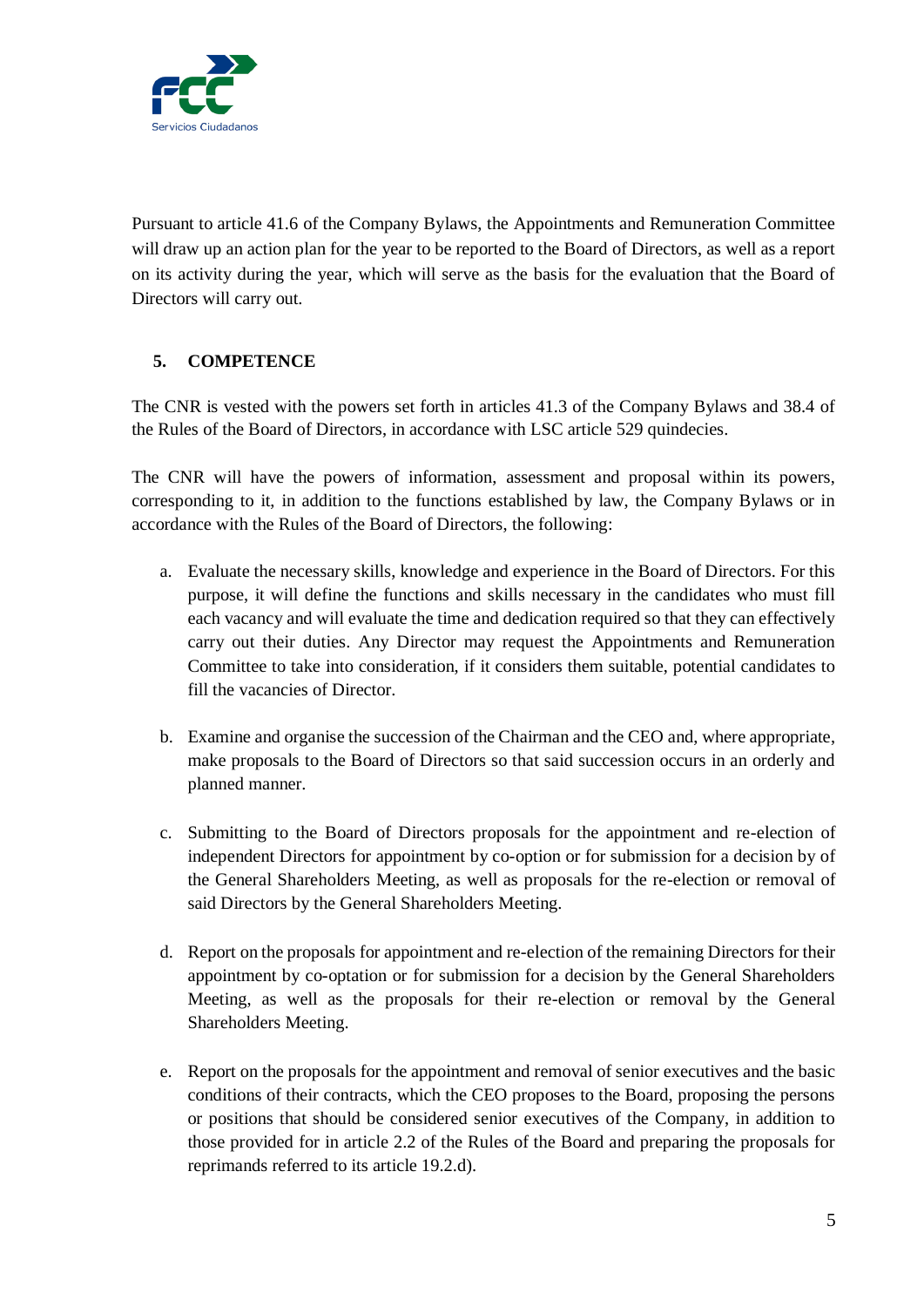

Likewise, it will previously report on appointments for the holding of positions or posts that have an annual remuneration equal to or higher than the figure established by the Committee itself in each case, which must be reported to the Board of Directors.

- f. Propose to the Board of Directors the remuneration policy of the Directors and of the general directors or of those who carry out their senior management duties under the direct authority of the Board, the Executive Committee or the Chief Executive Officer, as well as the individual remuneration and the remaining contractual conditions of executive Directors, ensuring their observance. Likewise, inform and make proposals about the incentive plans of a multi-year nature that affect the Company's senior executives and in particular, those that may be established in relation to the value of the shares. Likewise, to propose to the Board of Directors the distribution among the Directors of the remuneration derived from their status as Directors agreed by the General Shareholders Meeting, in accordance with the provisions of the Company Bylaws and the Rules of the Board.
- g. Prepare and keep a record of positions of FCC Directors and Senior Managers.
- h. Assist the Board in its role of ensuring that the selection procedures of its members favour the diversity of gender, experience and knowledge and do not suffer from implicit biases that may imply any discrimination and, in particular, that facilitate the selection of female Directors, so that the Company deliberately seeks and includes among the potential candidates, women who meet the intended professional profile, with the Board having to explain, if applicable, through the Annual Corporate Governance Report, the reason for the scant or non-existent number of female Directors and the initiatives taken to correct this situation. For the purposes of the foregoing, it must establish a representation objective for the less represented gender in the Board of Directors and prepare guidelines on how to achieve this objective.
- i. Report on the proposals for appointment of the members of the Committees of the Board of Directors.
- j. Report the appointment and removal of the Secretary of the Board.
- k. Verify the classification of the Directors as established in article 6.3 of the Rules of the Board.
- l. Report, in advance, to the Board of Directors on all the matters provided in the Law, the Company Bylaws and the Rules of the Board and, in particular, related-party transactions.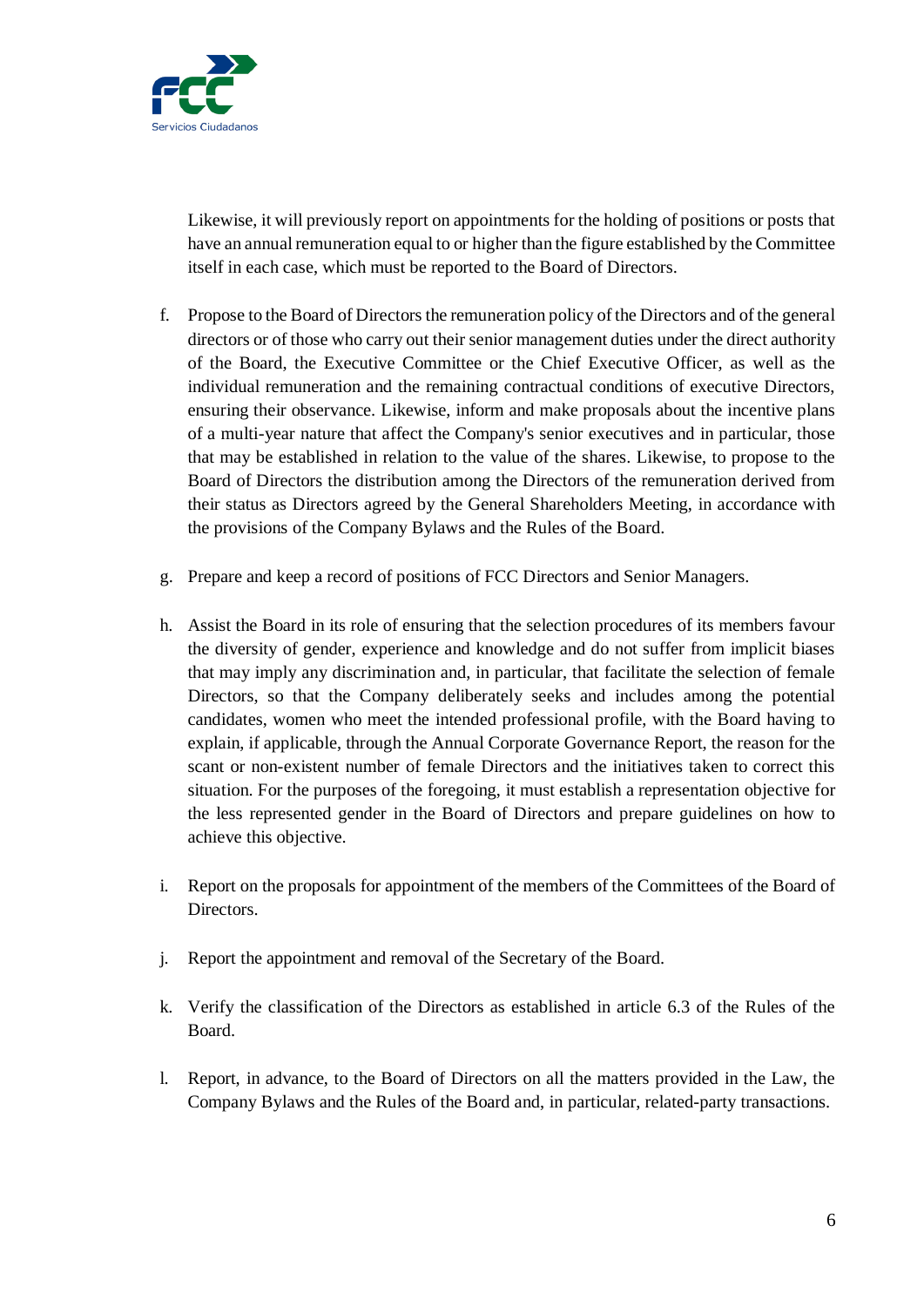

- m. Receive and keep records of the situations referred to in section g) above and the personal information provided by the Directors, as established in article 25 of the Regulations of the Board of Directors.
- n. Request, if applicable, the inclusion of points in the Agenda of the Board meetings, with the conditions and within the deadlines set forth in article 34.3 of the Rules of the Board. In the case of matters relating to the executive Directors and senior executives, the Appointments and Remuneration Committee will consult the Chairman and the Company's CEO.

### <span id="page-6-0"></span>**6. ACTIVITIES**

### *a) Meetings held.*

The CNR met a total of seven (7) occasions during the financial year 2020, complying with the requirement established in the Company Bylaws (article 41.4) and in the Rules of the Board of Directors (article 38.7) that the CNR meets at least on a quarterly basis.

The following is the CNR calendar of meetings during the financial year 2020:

| <b>First quarter</b> | <b>Second quarter</b> | Third quarter | <b>Fourth quarter</b> |
|----------------------|-----------------------|---------------|-----------------------|
| 21 January           | 28 April              | 28 July       | 4 November            |
| 27 February          | 2 June                | 8 September   |                       |

The meetings of the CNR are held with the established regulatory notice. It emphasises the prior and sufficient dedication of its members to analyse and evaluate the information. CNR members regularly attend the sessions.

The Company provides the necessary resources to the members of the Committee for the responsible person to take note of the matters to be discussed at the meetings and their active participation in them, as well as for the due performance of the Committee's duties and powers.

In particular, for the effective development of compliance with the functions of the CNR, the members have the right and the duty to gather information from the different executives of the Company and, in particular, from those responsible for the areas of internal governance. Therefore, during the financial year 2020, the CNR met with the following executives and professionals in formal meetings:

- FCC General Administration and Finance Department, two meetings.
- FCC CO Administration and Finance Department, one meeting.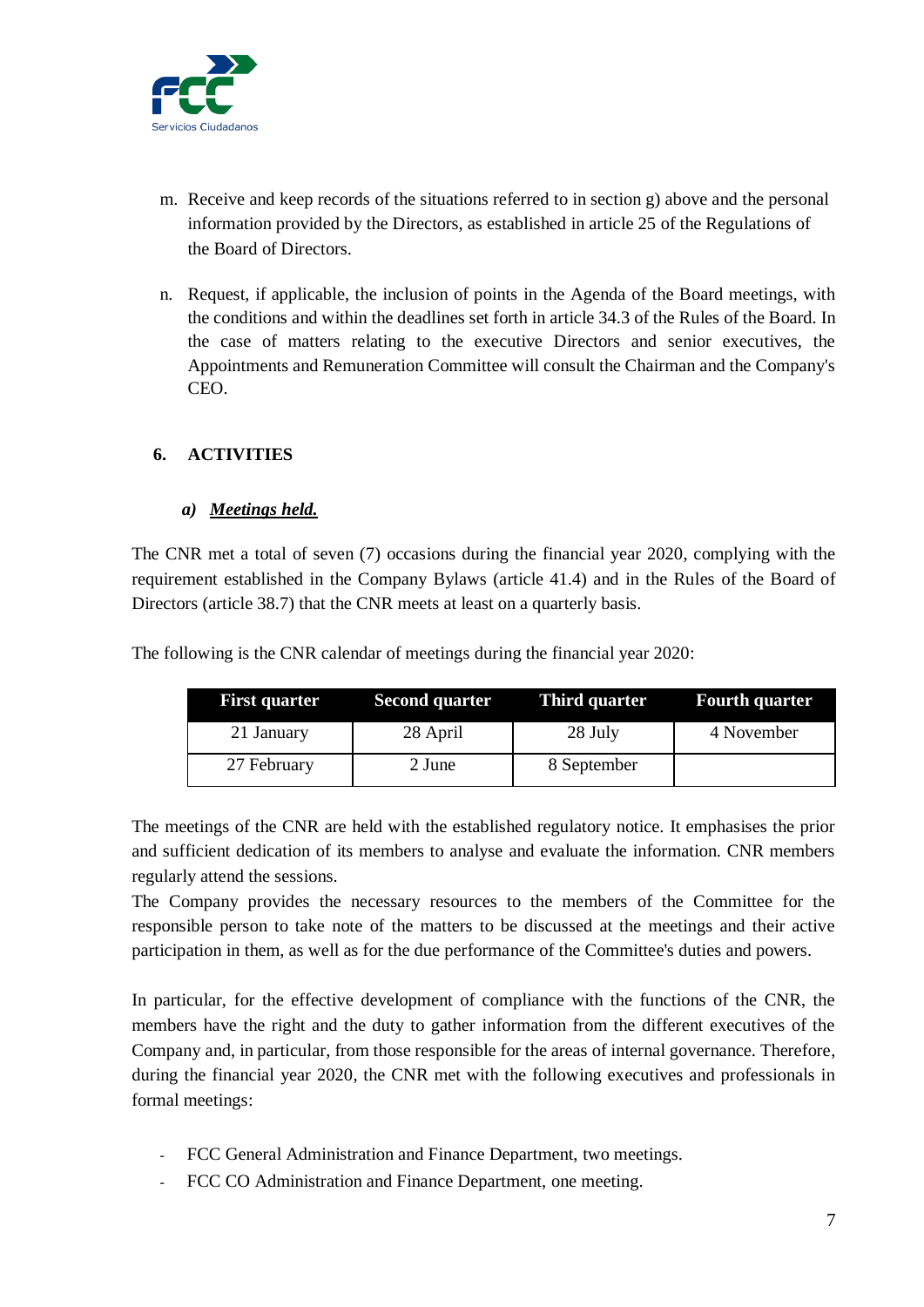

- HR Coord. and Development Department, three meetings.
- FCyC (Real Estate) Department, two meetings.

The CNR duly complies, through its Secretary, with its obligation to record minutes of its meetings, in which their development and the content of the deliberations and the resolutions adopted are duly reflected. The corporate agreements have been adopted unanimously in all cases.

## *b) Significant activities carried out.*

- *(i) With regard to corporate governance.*
	- Report on the operation of the Appointments and Remuneration Committee during the 2019 business year.
	- Report ratifying the current categories (proprietary, independent and executive) of the members of the Board.
	- Report on the President of the Board of Directors and Report on the Chief Executive Officer for the evaluation by the Board of Directors of the performance of their duties during the 2019 business year.

### *(ii) With regard to the Remuneration policy.*

- Submit a favourable report on the Report-Proposal on the statutory remuneration of the Board of Directors for the 2019 business year.
- Submit a favourable report on the FCC Group's proposed salary policy for 2020.
- Approve the Variable Remuneration Plan for 2020.
- Approve the application of the Variable Remuneration Plan for the 2019 business year.
- Propose to the Board of Directors the Annual Report on the Remuneration of the Directors of FOMENTO DE CONSTRUCCIONES Y CONTRATAS, S.A., corresponding to the 2019 business year.

### *(iii) With regard to the Appointments policy.*

- Approve the Report submitted to the Board, as established in article 529 decies of the Corporate Enterprises Act, with regard to the proposal for the appointment of Directors.
- Submit a favourable report on the proposed appointment as Proprietary Directors of Dominum Desga, S.A., Mr Juan Rodríguez Torres, Mr Alfonso Salem Slim and Mr Antonio Gómez García.
- Submit a favourable report on the appointments of the Committees. CNR: D. Dominum Desga, S.A. Represented by Ms Esther Alcocer Koplowitz) and Mr Juan Rodríguez Torres; Audit and Control Committee: Mr Juan Rodríguez Torres; Executive